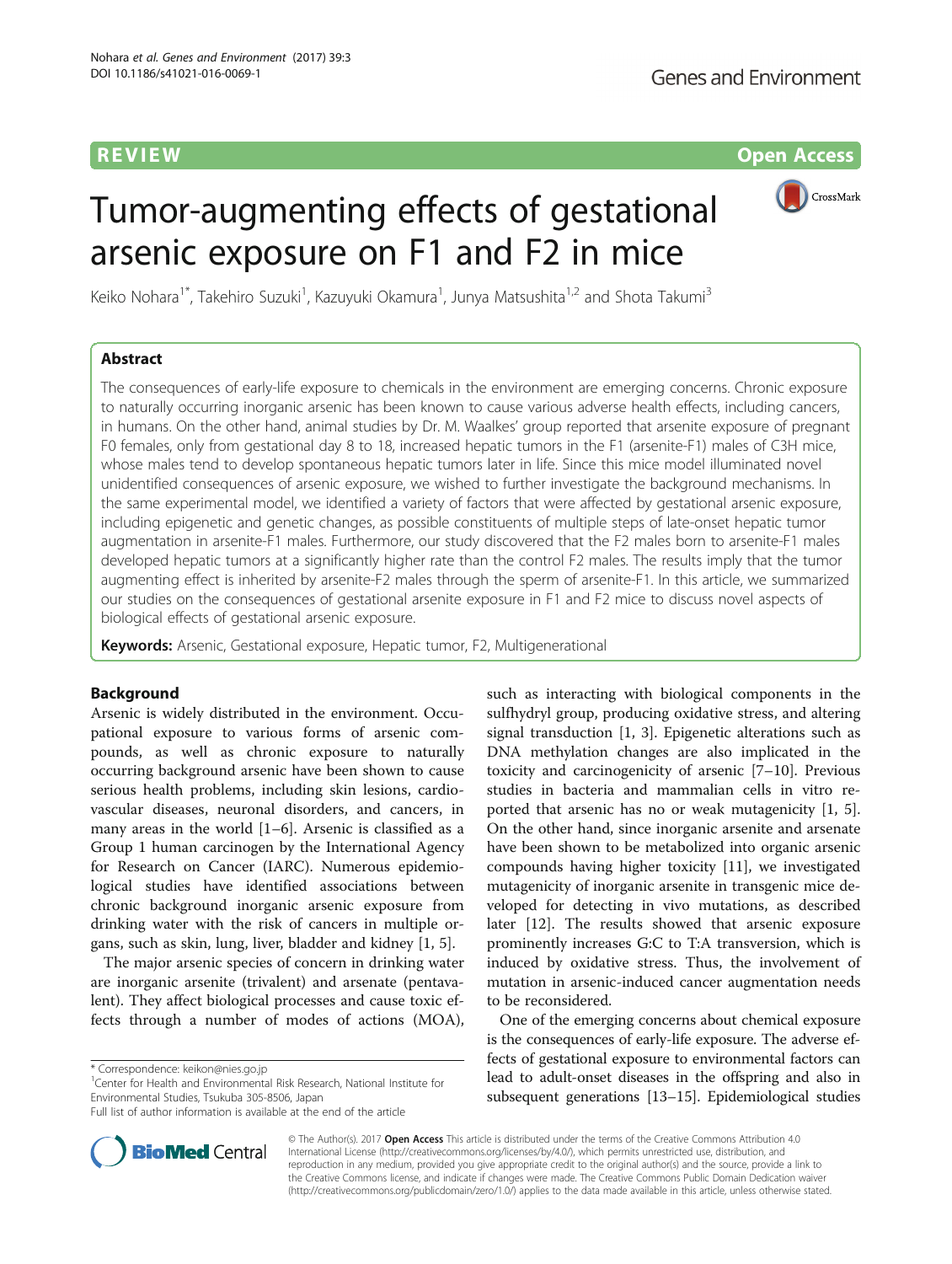reported an association between arsenic exposure in utero as well as early childhood and an elevated risk of cancers [[4, 16](#page-6-0), [17](#page-6-0)]. In a mouse model, Waalkes and colleagues reported that gestational arsenite exposure of C3H mice, whose males are predisposed to spontaneously develop hepatic tumors in adulthood [\[18, 19\]](#page-6-0), increases the hepatic tumor incidence in their F1 male offspring [\[20, 21](#page-6-0)]. In the same mouse model, we recently showed that gestational arsenite exposure of C3H mice increases hepatic tumor incidence not only in the males of F1 (arsenite-F1), but also in the males of the offspring of arsenite-F1 (arsenite-F2) [\[22, 23](#page-6-0)].

In this article, we will start with a brief overview of animal models for studying carcinogenicity of arsenic in the literature. Then, we summarize our studies on the cancer augmenting effects of gestational arsenite exposure in arsenite-F1 and arsenite-F2 males and discuss their mechanisms, including epigenetics and mutation.

#### Animal models detecting arsenic carcinogenesis

Although animal studies to test arsenic carcinogenicity by dosing inorganic arsenic have a long history from the early 1900s, only a limited number of positive results have been observed [\[1](#page-6-0), [5](#page-6-0)]. Convincing results were obtained in the 1990s when cancer promoting effects of the main metabolite of inorganic arsenic, dimethylarsinic acid (DMA<sup>V</sup>), given at 50-400 ppm in drinking water for 24 weeks, were investigated in rats pretreated with carcinogens [\[24](#page-6-0)]. Significant tumor promoting effects of  $DMA<sup>V</sup>$  in drinking water was also reported by exposure at 10-100 ppm for 32 weeks in another tumor model in rats [[25](#page-6-0)] and at 400 ppm for 25 weeks in a mice model [[26\]](#page-6-0). Following studies showed that administering only  $DMA<sup>V</sup>$  in drinking water induced bladder tumors in F344 rats at 50 and 200 ppm for 2 years [[27\]](#page-6-0), and augmented lung tumors in A/J mice, which spontaneously develop lung tumors, at 400 ppm for 50 weeks [\[28](#page-6-0)].

Arsenic concentrations in groundwater are generally lower than 10 ppb. On the other hand, epidemiological studies have reported higher levels of arsenic in drinking water in some endemic areas where the association of cancer risk and arsenic exposure by drinking water have been detected. The average levels of arsenic in most of those endemic areas were at most up to 1 ppm [\[5](#page-6-0)]. Thus, the results of animal studies suggested that rodents are much more refractory to the carcinogenicity of arsenic compared to humans. Given that animal models are pivotal to elucidate the molecular mechanisms of carcinogenicity, key factors which produce the difference in susceptibility to arsenic carcinogenicity between humans and rodents should be addressed to better understand the mechanism and estimate its risk.

In 2003, more evidence on the tumor augmenting effects of arsenic was reported by Waalkes et al. [[20\]](#page-6-0). They demonstrated that administration of pregnant C3H mice with drinking water containing 42.5 or 85 ppm sodium arsenite only from day 8 to 18 of gestation significantly augmented hepatic tumor incidence in the male offspring at 74 weeks of age. The study showed that fetuses are highly susceptible to the tumor promoting effects of arsenic compared to adult animals. Subsequently, Waalkes and colleagues reported hypomethylation of the promoter region of the estrogen receptor  $\alpha$  (*ERa*) and upregulation of ERα expression in the normal tissue of tumor-bearing livers in the F1 males gestationally exposed to arsenic, compared to the normal tissues of control mice [\[21\]](#page-6-0). Their study showed the possibility that epigenetic regulation of ERα expression is implicated in cancer augmentation in the exposed F1 males, since estrogen augments cellular growth. These results encouraged us to further investigate the mechanisms of the tumor augmenting effects of arsenic, as described below.

#### Tumor augmenting effects in the liver of offspring by maternal arsenic exposure

The accumulated body of previous studies reported that arsenic acts as a tumor promoter through genetic, epigenetic, and metabolic alterations [[25, 29](#page-6-0), [30\]](#page-6-0). For exploring the mechanism of the augmenting effects of gestational arsenic exposure on the complex tumorigenic process, we investigated several factors, such as gene expression, mutation, and epigenetics in the C3H mice model established by Waalkes et al. [\[20\]](#page-6-0). As described below, we identified multiple factors that may be involved in the hepatic tumor augmentation around 74 weeks of age in arsenite-F1 [[22](#page-6-0)].

#### Late-onset gene expression changes, metabolic change and oxidative stress

Global gene expression analysis of as yet non-tumorbearing livers at 74 weeks of age showed that two genes (Creld2 and Slc25a30) are significantly upregulated and two genes (*Fabp4* and *Ell3*) were significantly downregulated more than 2-fold in arsenite-F1 males compared to the control males. Interestingly, time course analyses at 6, 49 and 74 weeks of age showed that the expression changes of the 4 genes are late onset events, since their expressions were not different in the control and arsenite-F1 males at 6 weeks of age and the difference between the two groups were firstly detected at 49 or 74 weeks of age (Fig. [1\)](#page-2-0) [\[22\]](#page-6-0).

The upregulation of *Creld2* and downregulation of Fabp4 suggested the involvement of lipid metabolism, since Creld2 is an endoplasmic reticulum (ER) stressinducible gene [[31\]](#page-6-0) and lipogenesis is activated by ER stress [[32](#page-6-0)]. Fabp4 is one of the fatty acid–binding proteins and is known to play a role in effluxing fatty acids from adipocytes [\[33](#page-6-0)]. Lipid accumulation in the liver can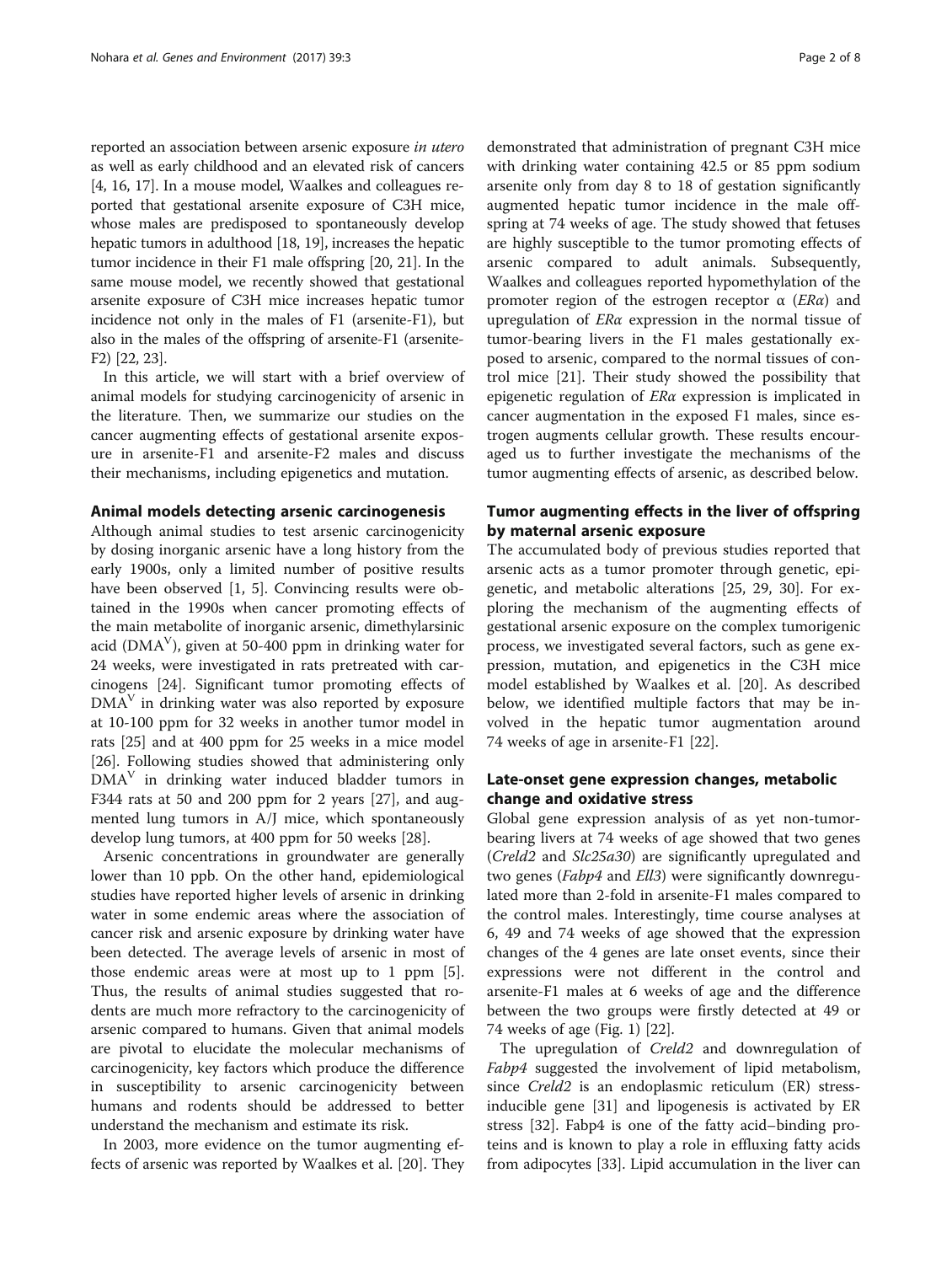<span id="page-2-0"></span>

lead to the promotion of tumorigenesis thorough oxidative stress production [\[34](#page-6-0)]. The measurement of lipid contents in the normal livers at 74 weeks of age showed a 16% increase of triglyceride in the arsenite-F1 males in comparison with the control males. We also detected the suppression of glycerol-3-phosphate acyltransferase-1 (Gpat-1), one of the target genes of sterol regulatory element-binding protein 1 (*Srebp1*), the central transcription factor which regulates the levels of cholesterol and fatty acids [\[35](#page-6-0)]. We also detected upregulation of a representative oxidative stress inducible gene, HO-1, in the normal livers of arsenite-F1 males compared to the control males. These results suggest that gestational arsenic exposure induces late-onset changes in gene expression leading to changes in lipid metabolism and augmentation of oxidative stress, which promote tumorigenesis [[22](#page-6-0)]. Further biochemical studies are necessary to confirm the levels of involved factors such as the enzymes.

#### Epigenetic changes

Epigenetic mechanisms, such as genomic DNA methylation, histone modification and small RNA manipulation,

play a role in the regulation of gene expression and thereby adjust biological functions or cause disorders [[36](#page-6-0)–[38](#page-6-0)].

DNA methylation occurring primarily at the 5-carbon of the cytosine in CpG dinucleotides is produced by DNA methyltransferases (DNMTs) and the level is regulated by the balance between DNA methylation and active and/or passive DNA demethylation [\[36, 38\]](#page-6-0). Global DNA hypomethylation, i.e., a reduction in the total amount of 5-methylcytosine (5meC), is a well-known feature of cancer cells and leads to genomic instability, whereas hypomethylation and hypermethylation of DNA in promoter regions can facilitate and suppress gene expression, respectively. Post-translational modifications, such as methylation and acetylation, of histone tails are also involved in the regulation and maintenance of transcription levels [[36\]](#page-6-0).

We investigated the involvement of epigenetic regulation for the four genes (Creld2, Slc25a30, Fabp4 and Ell3) whose expressions were different between the normal livers of the control and arsenite-F1 males [\[22](#page-6-0)]. As a result, a clear association was observed between the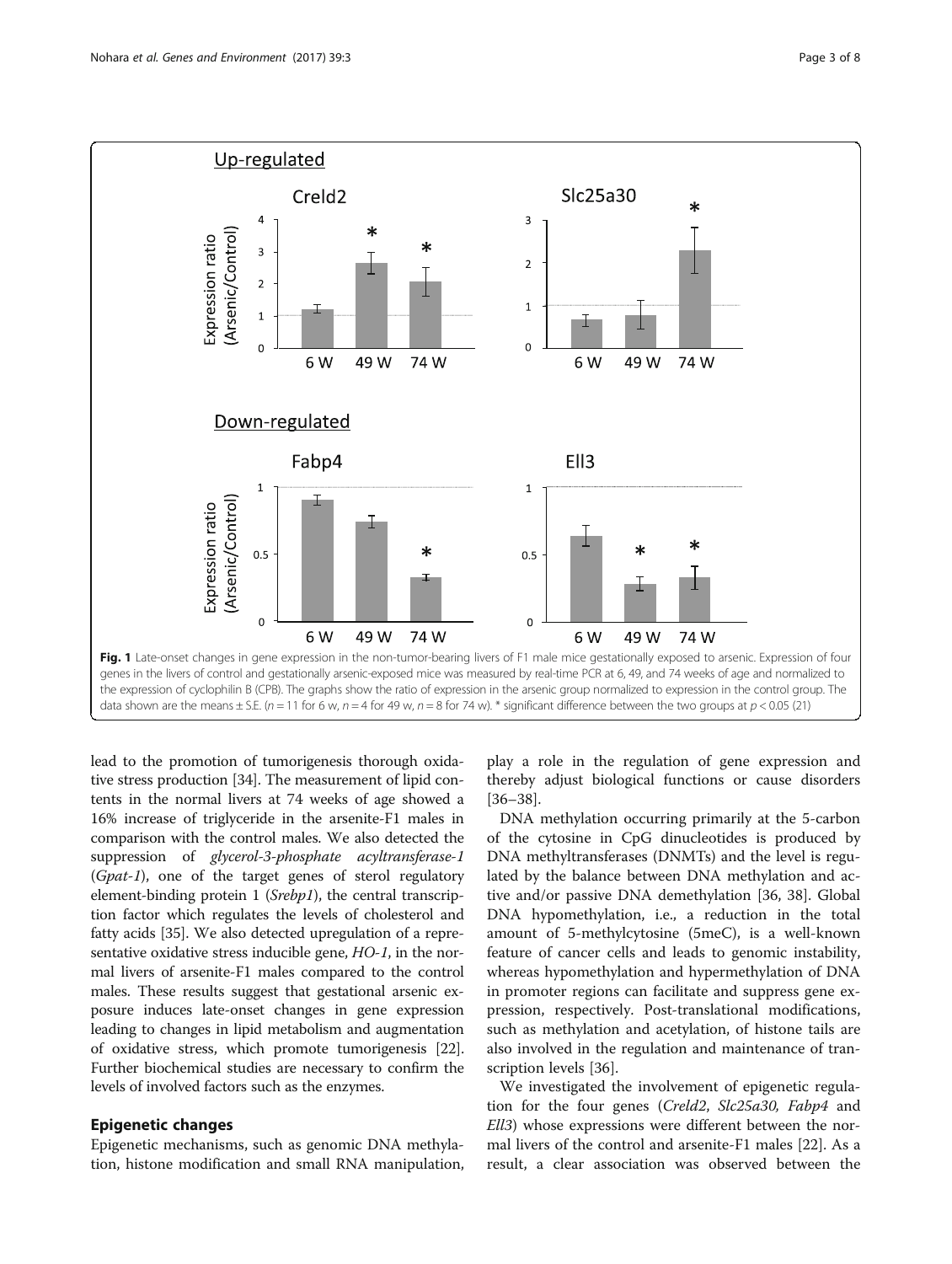suppression of *Fabp4* expression in arsenite-F1 males and the significant increase in H3K9me2, which is the hallmark of heterochromatin where transcription is suppressed [\[36](#page-6-0)]. On the other hand, no change of DNA methylation status in the promoter region was observed in any genes.

To extend our knowledge on DNA methylation changes by gestational arsenic exposure, we performed genome wide DNA methylation analysis of normal hepatic tissues and hepatic tumor tissues in the control and arsenite-F1 males by the methylated DNA immunoprecipitation (MeDIP)-CpG island microarray method [\[39](#page-6-0)]. We detected 16 DNA regions where methylation statuses were altered in the tumor tissues of arsenite-F1 males compared to the normal livers of the control F1 mice. Among them, we found that a gene body region of Fosb, a member of the oncogene family, is hypermethylated in the tumors of arsenite-F1 compared to the tumors of the control males and the gene expression was significantly increased corresponding to the DNA methylation level. Several studies reported that higher DNA methylation in the gene body region upregulates gene expression [\[40](#page-6-0)–[42\]](#page-7-0). Hence, the results of our study suggest that gestational arsenic exposure affects gene expression by inducing DNA methylation in the gene body region of Fosb. Although the role of Fosb in carcinogenesis is still unknown, gene expression change of Fosb may play a part in tumor augmentation in arsenite-F1 males.

#### Ha-ras mutation

Several types of cancers in humans and mice frequently contain mutation of the ras oncogene family (Ha-, Ki-, and N-ras), which keeps the protein in the active form and is thought to be an early event occurring in the initiation stage and in driving tumorigenesis in various processes [\[19,](#page-6-0) [43\]](#page-7-0). Previous studies reported that 9–60% of the spontaneous hepatic tumors of C3H mice harbor a Ha-ras mutation, primarily at codon 61 [[17](#page-6-0)].

In our study, we detected three types of Ha-ras mutations at codon 61 (C61A, A61T and A61G), with C61A mutations predominating, in the hepatic tumor tissues of the control and arsenite-F1 males around 74 weeks of age. These mutations were shown to be somatically acquired, since no mutations were detected in Ha-ras in the normal tissues of the tumor-bearing livers. We further found that gestational arsenite exposure tended to increase the percentage of livers having tumors containing the Ha-ras mutation, and the percentage of livers with C61A Ha-ras mutation was more than doubled in arsenite-F1 males compared to the control males [[22](#page-6-0)]. C to A mutations, that is, G:C to T:A transversions, are induced following the formation of 8-hydroxy-2-deoxyguanosine (8-OHdG), a representative product of oxidative

DNA damage [\[44\]](#page-7-0). As described above, our results suggested that gestational arsenic exposure increases oxidative stress in a late-onset manner through lipid metabolism alteration. Thus, such an increase in oxidative stress later in life may be involved in the increase in hepatic Ha-ras mutation and tumor augmentation.

On the other hand, previous studies performed in bacteria and mammalian cells in vitro have reported that inorganic arsenic shows no or weak mutagenicity. Inorganic arsenic is metabolized in vivo into organic compounds and their toxicities vary depending on the forms [[11\]](#page-6-0). However, the mutagenicity of arsenic has not been fully assessed in animal models. Thus, using gpt delta transgenic mice, in which gpt gene cassettes are integrated on genomic DNA for detecting in vivo mutations [[45\]](#page-7-0), we investigated in vivo mutagenicity of orally ex-posed arsenite [\[12\]](#page-6-0). Male *gpt* delta mice were given drinking water containing 85 ppm sodium arsenite for 3 weeks, and mutations in the hepatic genome were assayed 2 weeks later. The assay showed approximately a 1.5-fold significant increase in average mutation frequency in the arsenite-treated mice in comparison with the control mice. DNA sequencing of the *gpt* gene showed a marked increase in G:C to T:A transversions (46% of all mutations) in the arsenite-treated mice compared to that in the control mice (5% of all mutations). We also detected a significant increase in 8-OHdG in the livers of arsenite-treated mice. These results demonstrated that arsenite has mutagenicity, particularly inducing an oxidative-stress-associated G:C to T:A transversions in vivo [\[12\]](#page-6-0). Gestational arsenic exposure may increase the chance of C to A mutation at codon 61 in Ha-ras in fetus hepatic cells via oxidative stress production and the mutation may be involved in tumorigenic transformation.

#### Retrotransposon Long interspersed nuclear element-1 (Line-1) Activity

Line-1 retrotransposon is a major class of transposable elements in humans and mice. Although most transposable elements have been rendered inactive, Line-1 is capable of autonomous retrotransposition, which exerts mutagenic consequences by inserting into the genome or by causing breaks in double-stranded DNA [\[46](#page-7-0), [47](#page-7-0)]. Both ORF1 and ORF2 proteins, the products of open reading frames 1 and 2, are required for its retrotransposition. In our study, we detected a significantly higher expression of Line-1 ORF1 and ORF2 in the normal tissues of tumor-bearing livers of arsenite-F1 males in comparison with the control males at 74 weeks of age (Fig. [2](#page-4-0)), and found that it is induced in a late-onset manner since it was not detected at 6 or 49 weeks of age [[22\]](#page-6-0). These results suggest that gestational arsenic exposure induces late-onset Line-1 activation in the liver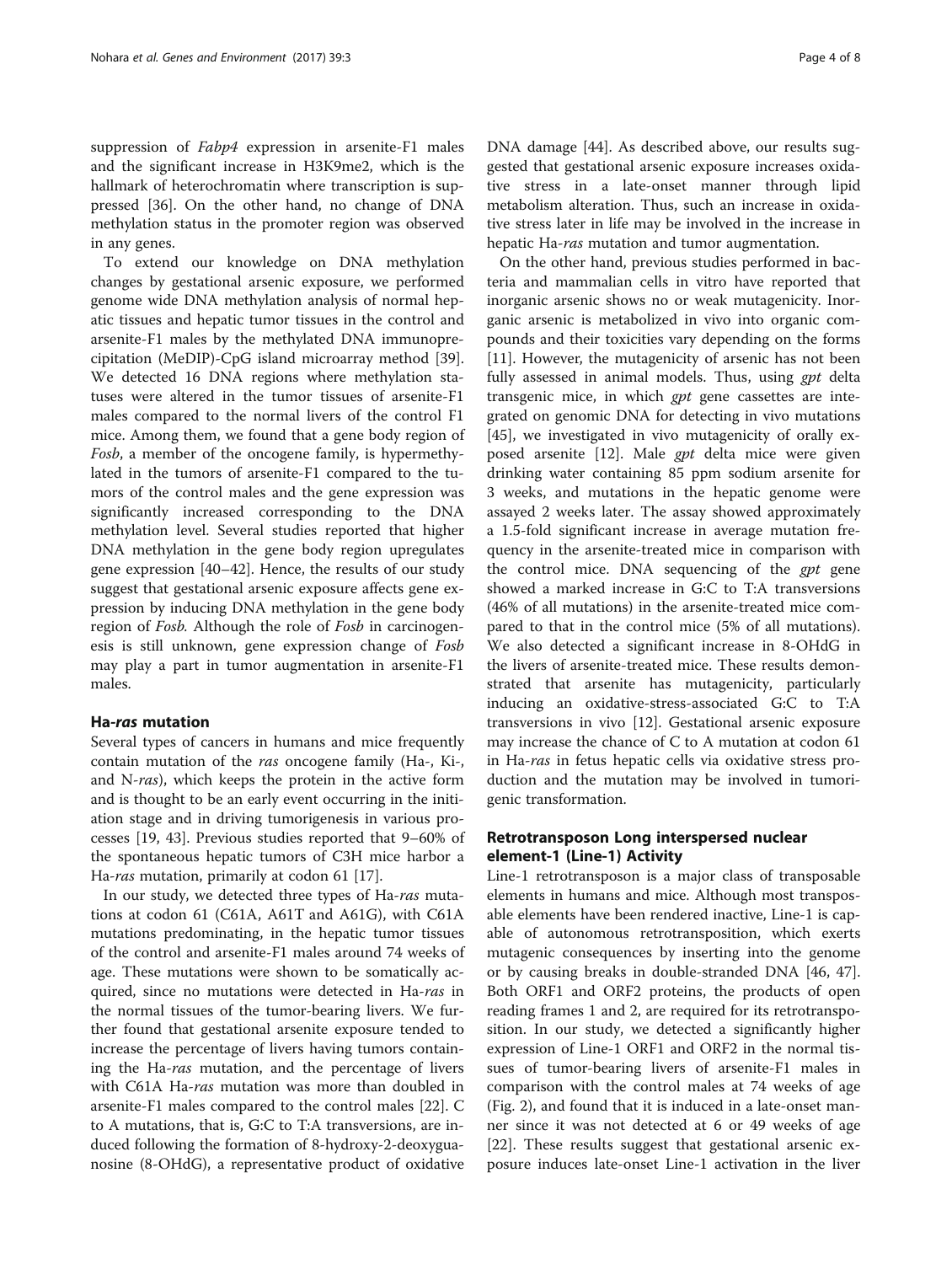

<span id="page-4-0"></span>

and promotes genetic instability. Recent study in vitro also reported that arsenic exposure to HepG2 cells significantly increased Line-1 retrotransposition frequency [[48\]](#page-7-0).

Taken together, our studies so far have proposed the involvement of multiple factors in the tumoraugmentation in the arsenite-F1 (Fig. 3).

#### Germ cell-transmitted effects in the F2 generation

Our recent study further demonstrated that only gestational arsenic exposure in the Waalkes' model increases tumor incidence even in the F2 generation (arsenite-F2) [[23\]](#page-6-0). The routes through which gestational arsenic exposure affects F1 and F2 are totally different. The organs of F1 offspring are directly exposed to arsenic during the fetal period. Rapidly growing fetus organs are highly susceptible to chemicals since chemicals often disturb cellular differentiation and affect their plasticity [\[49](#page-7-0)]. Changes in hormone levels and metabolisms in the exposed mothers can also affect fetal condition. On the

other hand, the F2 effect is transmitted through exposed germ cells of F1 to the F2 generation. To elucidate the transmission route of the F2 effect, we investigated whether the tumor augmenting effects of gestational arsenic exposure originate with either male or female, or both, of the F1 by reciprocal crossing between the control and arsenite-F1 males and females (Fig. [4](#page-5-0)) [[23\]](#page-6-0). The results showed that the F2 males born to arsenite-F1 males (AC and AA, Fig. [4](#page-5-0)) developed tumors at a significantly higher rate than the F2 males born to the control F1 males, irrespective of exposure of F1 females (CC and CA, Fig. [4](#page-5-0)). These results showed that the sperm of F1 fathers is responsible for the transmission of tumor augmenting effects by gestational arsenite exposure into the F2 males.

Epigenetic modifications of the genome (epigenome), particularly DNA methylation modification, of germ cells play a pivotal role in development. The DNA methylation pattern is known to be dynamically reprogrammed in pre-implantation embryos as well as in

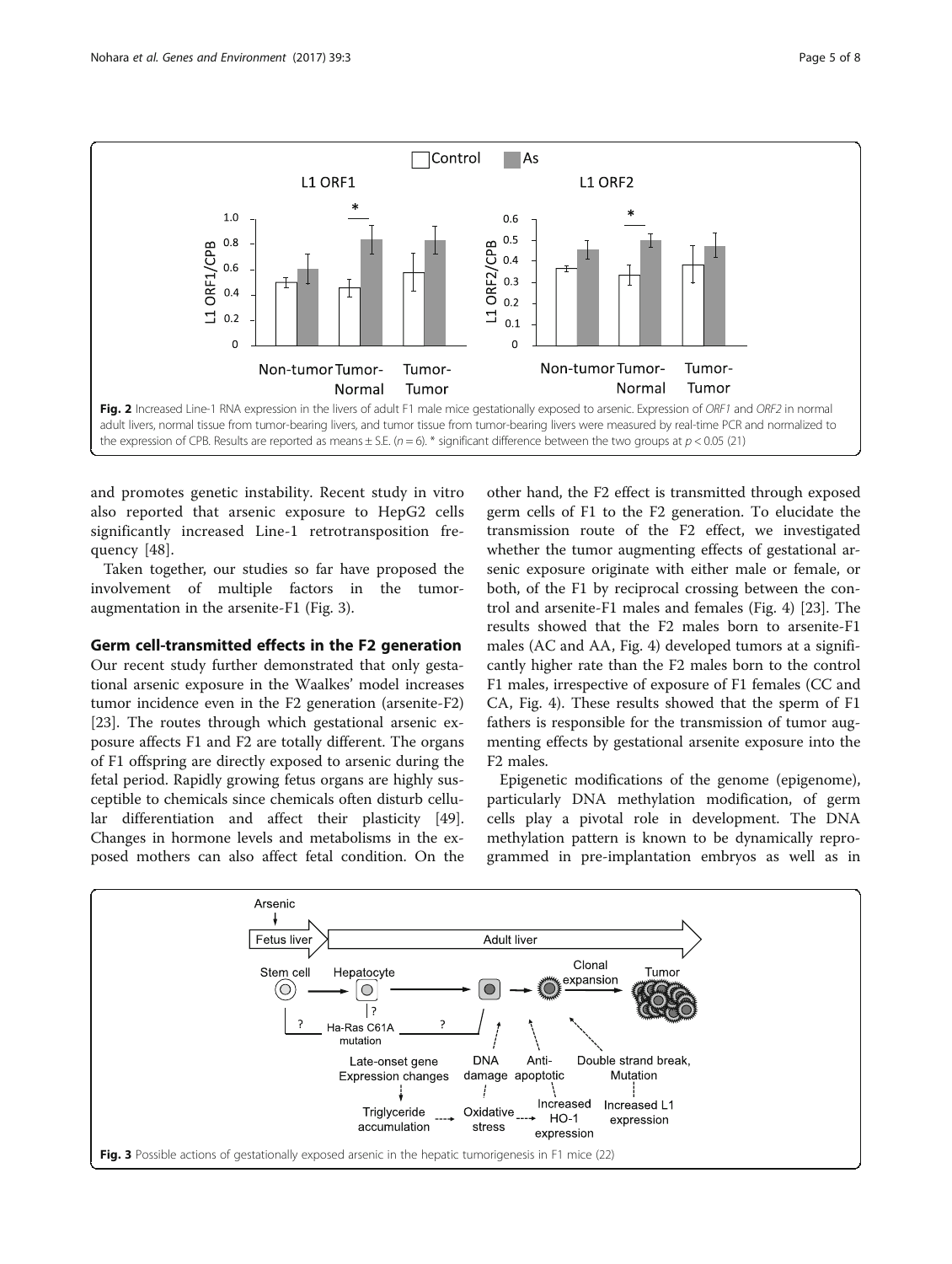<span id="page-5-0"></span>

primodial germ cells (PGCs), the precursor cells for both spermatozoa and oocytes, emerging in a fetus [[50](#page-7-0)]. The epigenomes of these stages are thought to be vulnerable to chemical exposure [\[13](#page-6-0)–[15\]](#page-6-0). In our study, pregnant mothers were exposed to arsenite in the gestational period from GD8, around which time DNA methylation of PGCs in the fetus undergoes tremendous reprogramming. Arsenite may disturb the epigenome of PGCs in the F1 males and augment hepatic tumors in the F2 males. At present, we do not know what changes cause tumor augmentation in the F2 livers. To clarify this, identification of tumor augmenting factors in the F2 livers and epigenetic alterations in the sperm, which leads to tumor augmentation in the F2, by gestational arsenite exposure is required.

Furthermore, gestational exposures to a variety of environmental factors, including several chemicals, have been reported to cause not only multigenerational (in F1 and F2), but also transgenerational effects that are inherited by the F3 and following generations [\[14](#page-6-0), [15](#page-6-0)]. In addition to the tumor augmenting effects, we recently demonstrated that arsenic exposure of pregnant mice causes behavioral inflexibility and impaired cortical structure in the F1 offspring [[51\]](#page-7-0). A recent study by another group reported that arsenic exposure of pregnant mice leads to obesity and early onset of the vaginal opening in the F1 females [[52\]](#page-7-0). The consequences of gestational exposure to arsenic also needs to be addressed multigenerationally and transgenerationally from a long-term perspective.

#### Conclusion

Our studies showed that gestational arsenite exposure induces late-onset gene expression changes in normal livers and expansion of tumors having epigenetic and genetic changes in the F1 males of C3H mice. Genomic instability shown by up-regulation of Line-1 expression and metabolic changes were implicated in hepatic tumor augmentation. Furthermore, our study demonstrated that tumor augmenting effects by gestational arsenite exposure were transmitted to the F2 males through the F1 sperm. Animal studies are indispensable for elucidating molecular mechanisms and predicting unclarified effects of chemical exposure. Since rodents are demonstrated to be highly refractory to arsenic compared to humans, experimental models using mice and rats adopt higher doses of arsenic to develop symptoms similar to those which are observed in humans. Considering the differences between rodents and humans, further studies on the mechanisms are necessary to provide important data to estimate multigenerational tumor-augmenting effects of arsenic.

#### Abbreviations

Arsenite-F1: The offspring of mother gestationally exposed to arnenite; Arsenite-F2: The offspring of arsenite-F1; CPB: Cyclophilin B; DMA<sup>V</sup>: Dimethylarsinic acid; ER: Endoplasmic reticulam; ERα: Estrogen receptor α; Line-1: Long interspersed nuclear element-1; PGC: Primodial germ cell

#### Acknowledgements

The authors wish to thank Dr Yasunobu Aoki (NIES) for his critical reading of this manuscript and Prof Gaku Ichihara (Tokyo Univ. of Science) for his valuable discussion. They also wish to thank all the coauthors of the studies cited in this review (12, 22, 23, 39). The studies were partly supported by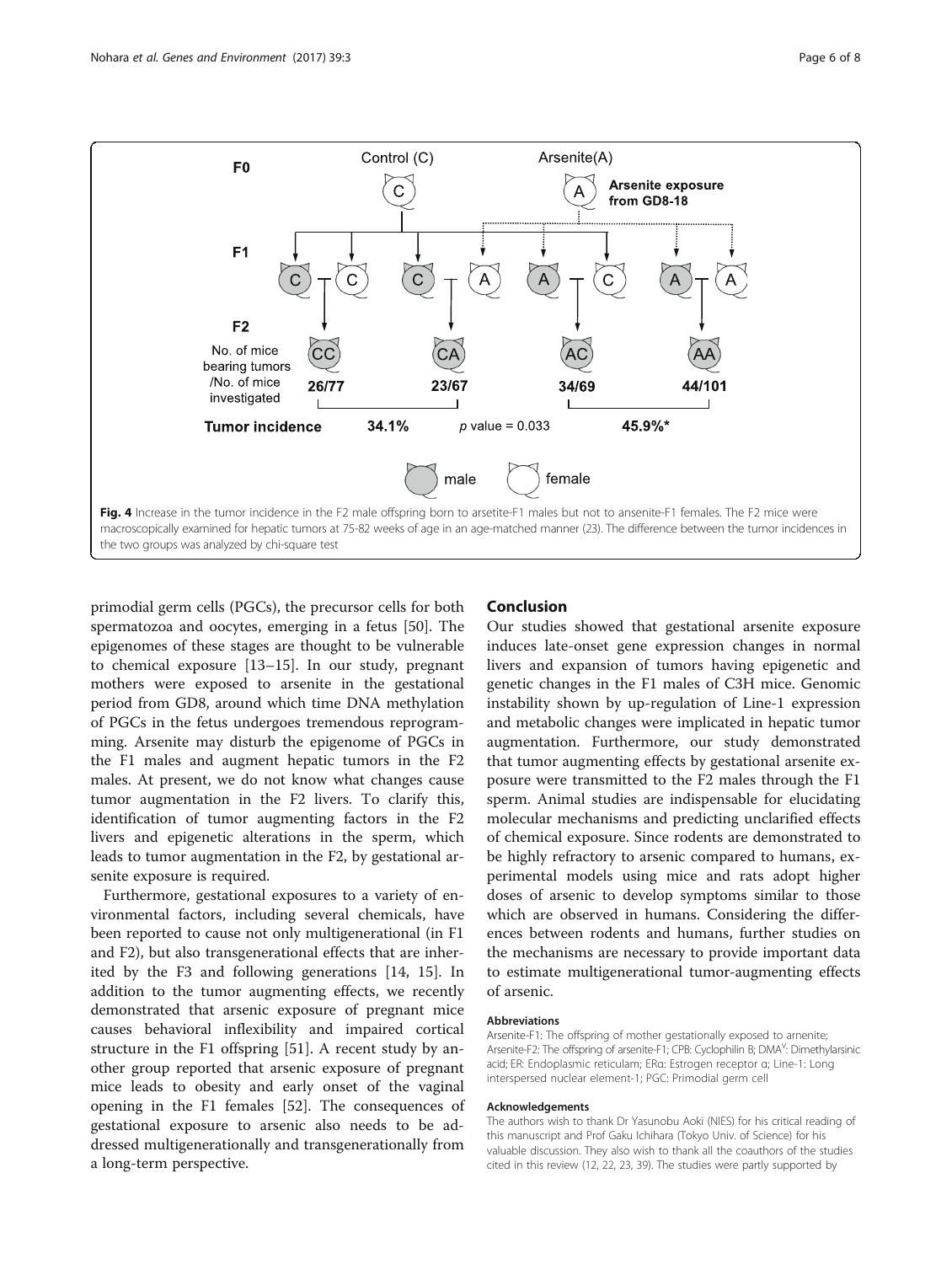<span id="page-6-0"></span>NIES (0710AG333, 1115AA082, 1315AT001, KN), Grant-in-Aid for Scientific Research from the Ministry of Education, Culture, Sports, Science and Technology of Japan (19590611, 23390166, 26293154, KN; 23790680, TS; 24790600, ST), Ministry of the Environment of Japan, R&D Project for Environmental Nanotechnology (KN), Banyu Foundation Research Grant (KN).

#### Authors' contributions

All five authors contributed to write this manuscript, and approved the final manuscript. The epigenetic section was discussed by KN, TS and KO, the mutation section was discussed by KN, ST and KO, and the selection of references were mainly discussed by KN, KO, and JM.

#### Competing interests

The authors declare that they have no competing interests.

#### Author details

<sup>1</sup> Center for Health and Environmental Risk Research, National Institute for Environmental Studies, Tsukuba 305-8506, Japan. <sup>2</sup>Graduate School of Pharmaceutical Science, Tokyo University of Science, Noda 278-8510, Japan. 3 Department of Domestic Science, Kagoshima Women's College, Kagoshima 890-8565, Japan.

## Received: 28 June 2016 Accepted: 8 December 2016

#### References

- 1. Hughes MF, Beck BD, Chen Y, Lewis AS, Thomas DJ. Arsenic exposure and toxicology: a historical perspective. Toxicol Sci. 2011;123:305–32.
- 2. Bhattacharjee P, Paul S. Risk of occupational exposure to asbestos, silicon and arsenic on pulmonary disorders: Understanding the genetic-epigenetic interplay and future prospects. Environ Res. 2016;147:425–34.
- 3. Abdul KS, Jayasinghe SS, Chandana EP, Jayasumana C, De Silva PM. Arsenic and human health effects: A review. Env Tox Pharmacol. 2015;40:828–46.
- 4. Bailey KA, Smith AH, Tokar EJ, Graziano JH, Kim KW, Navasumrit P, et al. Mechanisms underlying latent disease risk associated with early-life arsenic exposure: Current research trends and scientific gaps. Environ Health Perspect. 2016;124:170–5.
- 5. IARC (International Agency for Research on Cancer). Arsenic, metals, fibres and dusts. Arsenic and arsenic compounds. IARC Monogr Eval Carciong Risks Hum. 2012;100C:41–93.
- Paul S, Majumdar S, Giri AK. Genetic susceptibility to arsenic-induced skin lesions and health effects. Genes Environ. 2015;37:23.
- 7. Reichard JF, Puga A. Effects of arsenic exposure on DNA methylation and epigenetic gene regulation. Epigenomics. 2010;2:87–104.
- 8. Ren X, McHale CM, Skibola CF, Smith AH, Smith MT, Zhang L. An emerging role for epigenetic dysregulation in arsenic toxicity and carcinogenesis. Environ Health Perspect. 2011;19:11–9.
- Paul S, Giri AK. Epimutagenesis: A prospective mechanism to remediate arsenic-induced toxicity. Environ Int. 2015;81:8–17.
- 10. Humphries B, Wang Z, Yang C. The role of microRNAs in metal carcinogeninduced cell malignant transformation and tumorigenesis. Food Chem Toxicol (in press). 2016.
- 11. Tapio S, Grosche B. Arsenic in the aetiology of cancer. Mutation Res. 2006; 612:215–46.
- 12. Takumi S, Aoki Y, Sano T, Suzuki T, Nohmi T, Nohara K. In vivo mutagenicity of arsenite in the livers of gpt dalta transgenic mice. Mutation Res. 2014;760:  $42 - 7$ .
- 13. Aiken CE, Ozanne SE. Transgenerational developmental programming. Human Reproduc Update. 2014;20:63–75.
- 14. Guerrero-Bosagna C, Skinner MK. Environmentally induced epigenetic transgenerational inheritance of phenotype and disease. Mol Cell Endocrinol. 2012;354:3–8.
- 15. Perera F, Herbstman J. Prenatal environmental exposures, epigenetics, and disease. Reprod Toxicol. 2011;31:363–73.
- 16. Smith AH, Marshall G, Yuan Y, Ferreccio C, Steinmaus C. Increased mortality from lung cancer and bronchiectasis in young adults after exposure to arsenic in utero and in early childhood. Environ Health Perspect. 2006;114: 1293–6.
- 17. Yuan Y, Marshall G, Ferreccio C, Steinmaus C, Liaw J, Bates M, et al. Kidney cancer mortality: fifty-year latency patterns related to arsenic exposure. Epidemiology. 2010;21:103–8.
- 18. Köhle C, Schwarz M, Bock KW. Promotion of hepatocarcinogenesis in humans and animal models. Arch Toxicol. 2008;82:623–31.
- 19. Maronpot RR, Fox T, Malarkey DE, Goldsworthy TL. Mutations in the ras proto-oncogene: clues to etiology and molecular pathogenesis of mouse liver tumors. Toxicology. 1995;101:125–56.
- 20. Waalkes MP, Ward JM, Liu J, Diwan BA. Transplacental carcinogenicity of inorganic arsenic in the drinking water: induction of hepatic, ovarian, pulmonary, and adrenal tumors in mice. Toxicol Appl Pharmacol. 2003;186: 7–17.
- 21. Waalkes MP, Liu J, Chen H, Xie Y, Achanzar WE, Zhou YS, et al. Estrogen signaling in livers of male mice with hepatocellular carcinoma induced by exposure to arsenic in utero. J Natl Cancer Inst. 2004;96:466–74.
- 22. Nohara K, Tateishi Y, Suzuki T, Okamura K, Murai H, Takumi S, et al. Late-onset increases in oxidative stress and other tumorigenic activities and tumors with a Ha-ras mutation in the liver of adult male C3H mice gestationally exposed to arsenic. Toxicol Sci. 2012;129:293–304.
- 23. Nohara K, Okamura K, Suzuki T, Murai H, Ito T, Shinjo K, et al. Augmenting effects of gestational arsenite exposure of C3H mice on the hepatic tumors of the F2 male offspring via the F1 male offspring. J Appl Toxicol. 2016;36: 105–12.
- 24. Yamamoto S, Konishi Y, Matsuda T, Murai T, Shibata MA, Matsui-Yuasa I, et al. Cancer induction by an organic arsenic compound, dimethylarsinic acid (cacodylic acid), in F344/DuCrj rats after pretreatment with five carcinogens. Cancer Res. 1995;55:1271–6.
- 25. Wanibuchi H, Yamamoto S, Chen H, Yoshida K, Endo G, Hori T, et al. Promoting effects of dimethylarsinic acid on N-butyl-N-(4-hydroxybutyl) nitrosamine-induced urinary bladder carcinogenesis in rats. Carcinogenesis. 1996;17:2435–9.
- 26. Yamanaka K, Ohtsubo K, Hasegawa A, Hayashi H, Ohgi H, Kanisawa M, et al. Exposure to dimethylarsinic acid, a main metabolite of inorganic arsenics, strongly promotes tumorigenesis initiated by 4-nitroquinoline 1-oxide in the lungs of mice. Carcinogenesis. 1996;17:767–70.
- 27. Wei M, Wanibuchi H, Yamamoto S, Li W, Fukushima S. Urinary bladder carcinogenicity of dimethylarsinic acid in male F344 rats. Carcinogenesis. 1999;20:1873–2187.
- 28. Hayashi H, Kanisawa M, Yamanaka K, Ito T, Udaka N, Ohji H, et al. Dimethylarsinic acid, a main metabolite of inorganic arsenics, has tumorigenicity and progression effects in the pulmonary tumors of A/J mice. Cancer Lett. 1998;125:83–8.
- 29. Rossman TG, Klein CB. Genetic and epigenetic effects of nvironmental arsenicals. Metallomics. 2011;3:1135–41.
- 30. Salnikow K, Zhitkovich A. Genetic and epigenetic mechanisms in metal carcinogenesis and cocarcinogenesis: nickel, arsenic, and chromium. Chem Res Toxicol. 2008;21:28–44.
- 31. Oh-hashi K, Koga H, Ikeda S, Shimada K, Hirata Y, Kiuchi K. CRELD2 is a novel endoplasmic reticulum stress-inducible gene. Biochem Biophys Res Commun. 2009;387:504–10.
- 32. Ozcan L, Tabas I. Role of endoplasmic reticulum stress in metabolic disease and other disorders. Annu Rev Med. 2012;63:317–28.
- 33. Smith AJ, Sanders MA, Juhlmann BE, Hertzel AV, Bernlohr DA. Mapping of the hormone-sensitive lipase binding site on the adipocyte fatty acidbinding protein (AFABP). J Biol Chem. 2008;283:33536–43.
- 34. Rolo AP, Teodoro JS, Palmeira CM. Role of oxidative stress in the pathogenesis of nonalcoholic steatohepatitis. Free Radic Biol Med. 2012;52: 59–69.
- 35. Raghow R, Yellaturu C, Deng X, Park EA, Elam MB. SREBPs: the crossroads of physiological and pathological lipid homeostasis. Trends Endocrinol Metab. 2008;19:65–73.
- 36. Rodriguez-Paredes M, Esteller M. Cancer epigenetics reaches mainstream oncology. Nat Med. 2011;17:330–9.
- 37. Arrowsmith CH, Bountra C, Fish PV, Lee K, Schapira M. Epigenetic protein families: a new frontier for drug discovery. Nat Rev Drug Discov. 2012;11: 384–400.
- 38. Kohli RM, Zhang Y. Tet enzymes, TDG and the dynamics of DNA demethylation. Nature. 2013;502:472–9.
- 39. Suzuki T, Yamashita S, Ushijima T, Takumi S, Sano T, Michikawa T, et al. Genome-wide analysis of DNA methylation changes induced by gestational arsenic exposure in liver tumors. Cancer Sci. 2013;104:1575–85.
- 40. Ball MP, Li JB, Gao Y, et al. Targeted and genome-scale strategies reveal gene-body methylation signatures in human cells. Nat Biotechnol. 2009;27: 361–8.